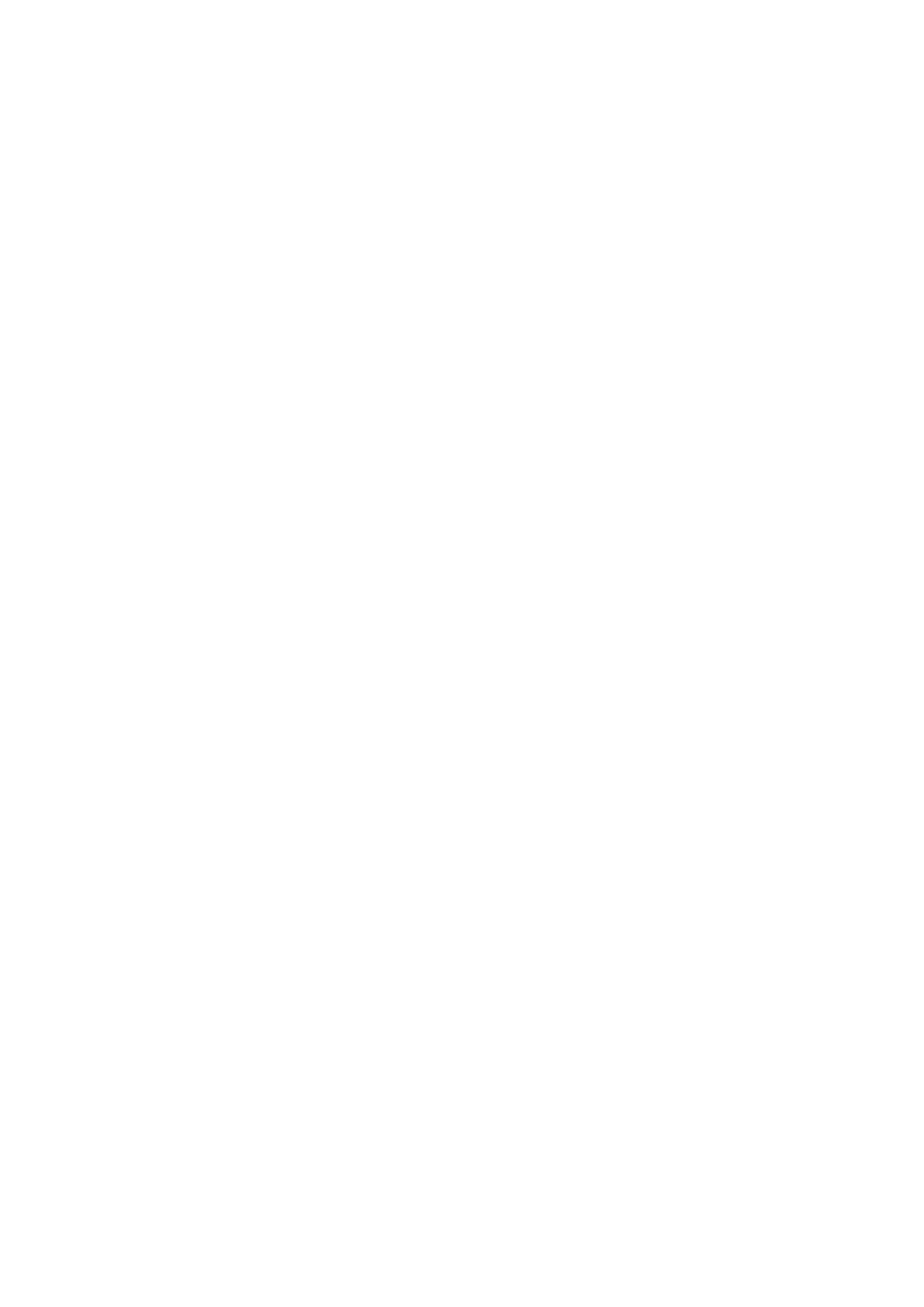# **The ReM framework methodology**

<span id="page-2-0"></span>**European Investment Bank**

**September 2017**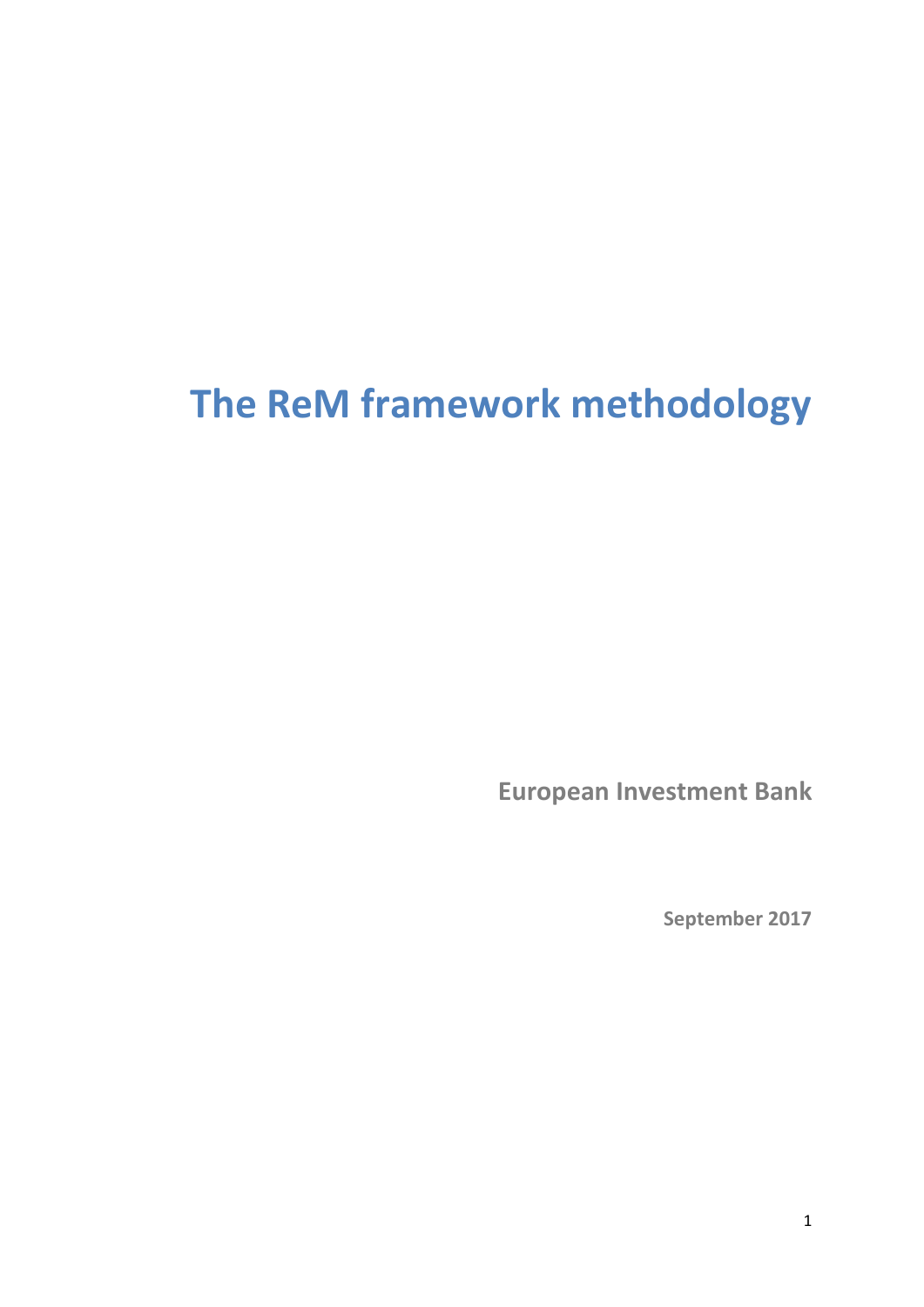### Introduction

EIB lending is results-driven. Outside the EU, we use the Results Measurement (ReM) framework not only to strengthen the appraisal process, but to enhance the Bank's ability to monitor and report on the actual results achieved. Since the framework was launched in 2012, hundreds of projects have gone through ReM assessment at appraisal. With some of the first projects approved under the framework now reaching completion, monitoring and the reporting of results assessed ex post is a growing focus.

The focus of the framework is on the EIB's contribution to national and EU policy objectives, as well as our own mandate objectives; on project quality and soundness, based on results and the ability of the project promoter or intermediary to achieve this in a given operating environment; and the contribution of the EIB that goes beyond the market alternative.

### **ReM framework aims:**

- to complement the ex-ante assessment of expected project results, of the Bank's technical and financial contribution to the project, as well as the contribution to mandate objectives;
- to develop monitoring and ex-post evaluation of project results; and
- to enhance the Bank's ability to report to internal and external stakeholders on project results achieved.

# The ReM framework in the project cycle

#### **Project identification and appraisal**

At the outset, clear, sectorspecific, standardised and objectively measurable indicators are identified.

Baselines and targets are set to capture expected outputs and outcomes of the project.

Projects are rated according to three "pillars" – EU policy contribution; quality and soundness; and technical and financial contribution

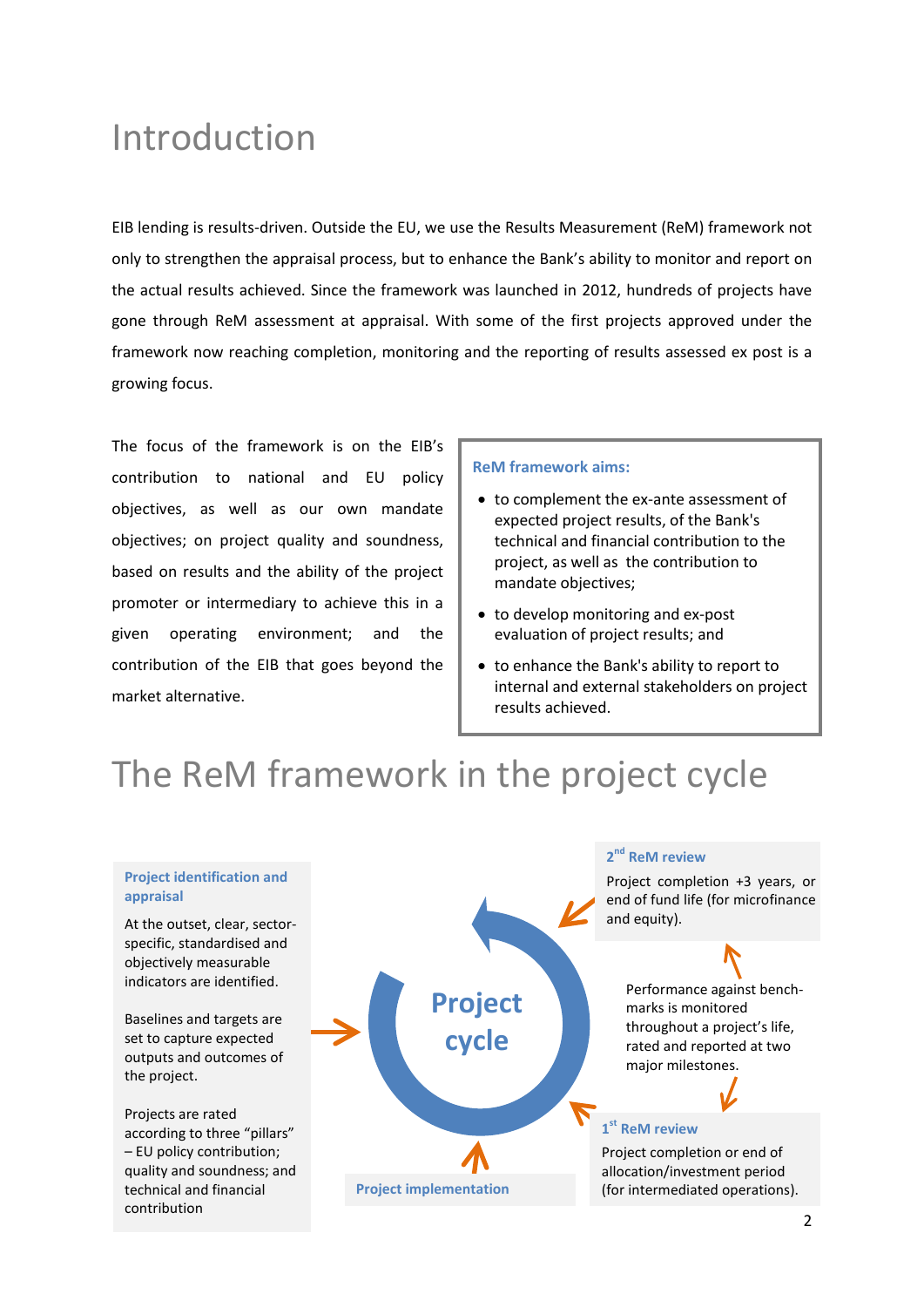The ReM indicators are measured at appraisal and during monitoring until such time as the project is fully implemented, operational and the first development outcomes are measurable. This is expected to be typically up to three years after project completion. The framework will also, to the extent possible and appropriate, be used for ex-post evaluation.

At appraisal stage, indicators and timelines are defined. An analysis of the project's expected performance under the three pillars is provided in the Board report.

### The ReM conceptual framework

The ReM conceptual framework is based on a logical framework approach. In other words, it is designed to show how EIB inputs (e.g. loan, technical advice), generate outputs (e.g. an electricity transmission line, a training programme), which enable outcomes (e.g. improved access to energy, improved institutional capacity) and, over time, lead to impacts (development of economic infrastructure, regional integration) which are in line with the Bank's mandate objectives.



This logical framework approach is reflected in the ReM framework's 3 Pillar structure:

- **Pillar 1:** Assesses consistency with EIB mandate objectives as well as contribution to EU priorities and country development objectives.
- **Pillar 2:** Assesses results and the ability of the promoters to achieve these based on the soundness of the operation and the operating environment.
- **Pillar 3:** Assesses the EIB contribution beyond what local markets can offer in terms of (i) financial contribution; (ii) technical advice; and (iii) facilitation.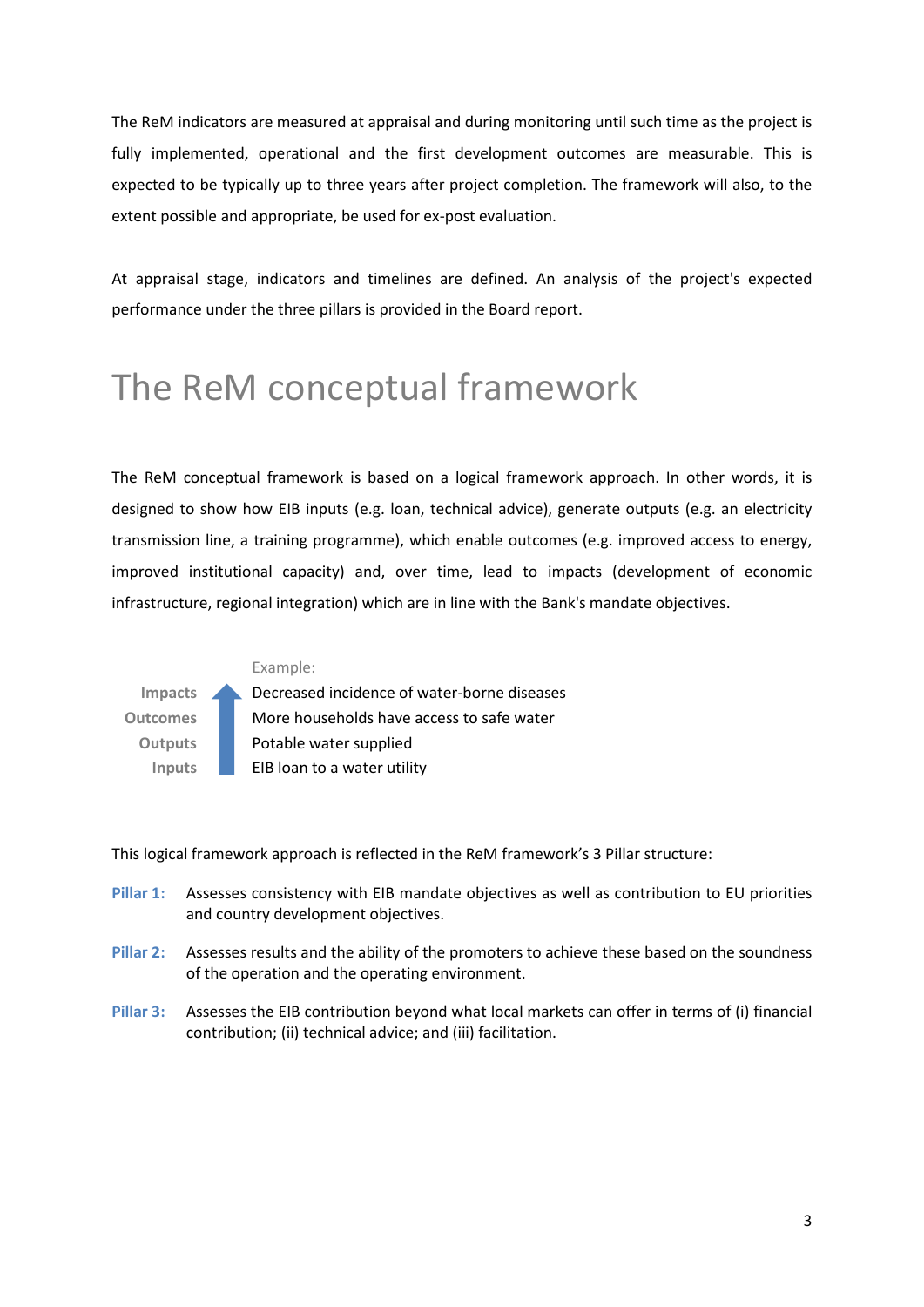**The 3 pillars of the ReM Framework:**

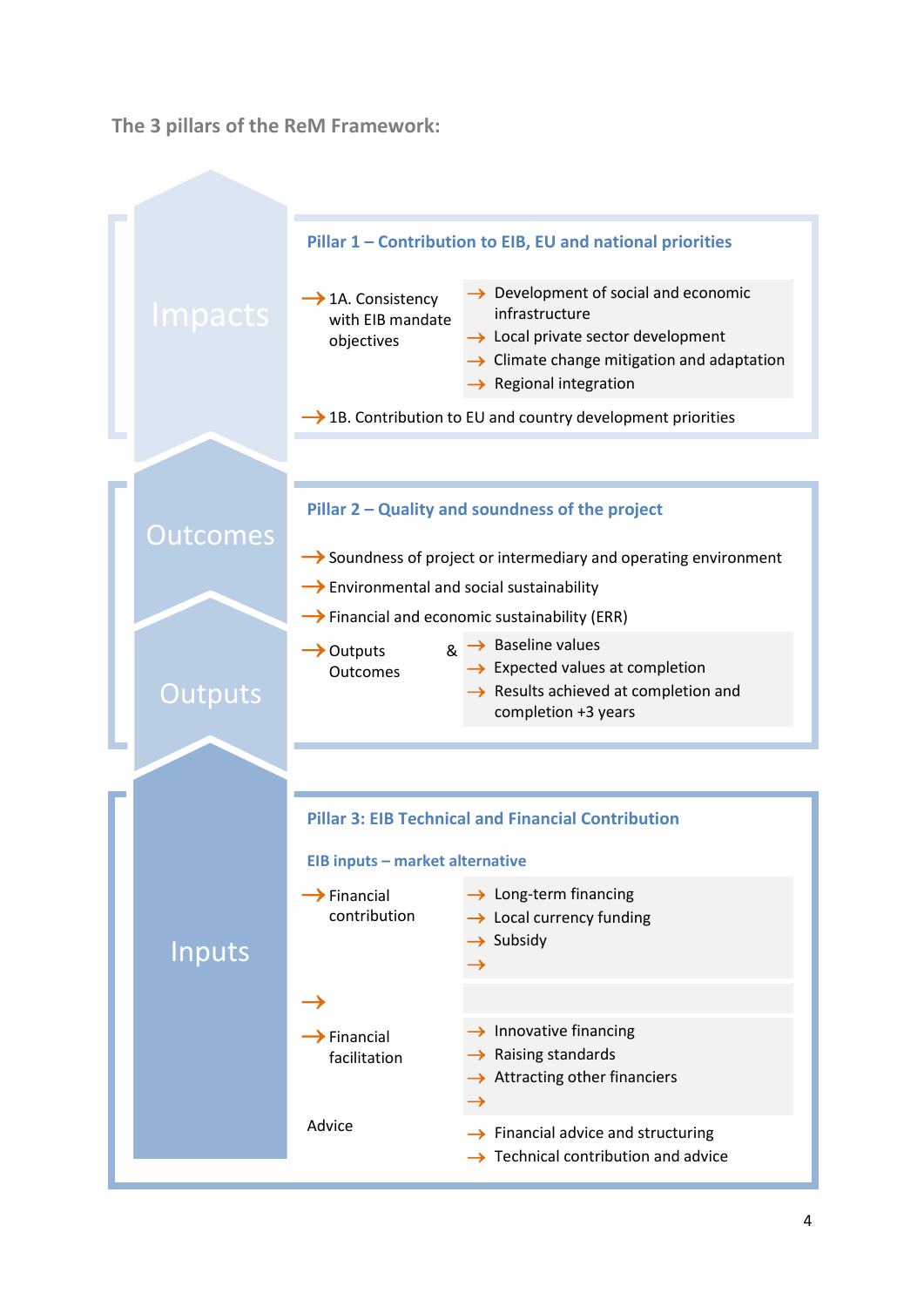## ReM framework ratings

The three pillars are rated independently; no overall aggregated project rating is provided. Consistency and quality of pillar ratings is ensured by the relevant services and by an inter-service committee which reviews indicators and ratings on a regular basis. The rating scale for each of the three pillars is a 4-point scale as per Evaluation Cooperation Group best practice standards:

**Ratings scale for pillar 1: Ratings scale for pillar 2: Ratings scale for pillar 3**

- 1 Eligible
- 2 Moderate
- 3 Significant
- $4 High$

1 – Marginal 2- Acceptable 3- Good 4 – Excellent

 $1 -$ Low 2 – Moderate 3 – Significant 4 – High

### Pillar 1 Consistency with and contribution to EIB mandate, EU priorities and country objectives

### The Pillar 1 assessment is based on two questions:

- Pillar 1A: Is the project consistent with EIB mandate objectives?
- Pillar 1B: How well does the project contribute to EU priorities and country development objectives?

The EIB mandate objectives are derived from the Decision of the European Parliament and of the Council on guarantees on EIB operations outside the Union, making specific provision for climate change mitigation and adaptation projects, as well as from the Cotonou Mandate for projects in ACP countries.

Pillar 1B is based on a light logical framework, which outlines how EIB inputs generate outputs, outcomes and impacts that contribute to EU priorities and country development objectives. EU priorities are defined in various documents setting out EU development cooperation policy. Country development objectives are defined by the various national governments as national or sectoral development policies, strategies or plans.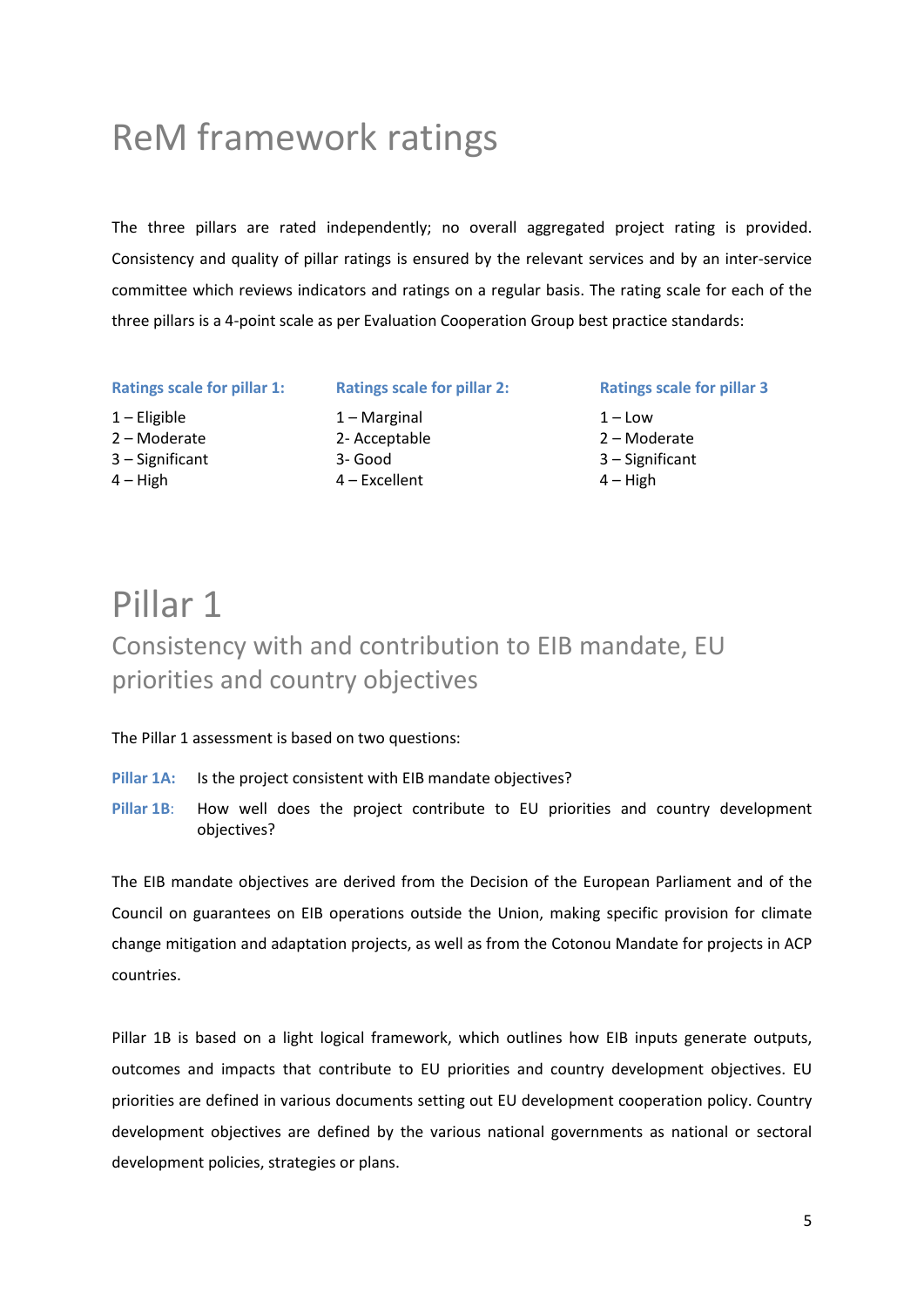Operations that are not eligible under the Bank's mandates will normally be screened-out by the appraisal team at an early stage of the appraisal process and will not be given any further consideration. The pillar 1 rating is based on an assessment of the extent to which a project is expected to contribute to (a) the EU priorities for the country and (b) the country's own priorities. These two dimensions are weighted equally such that projects that are a high priority for both the EU and the country itself are rated  $4 - High$ , for example, while projects which are a medium priority for both would be rated "2".

### Pillar 2 Soundness of the operation and expected results

Pillar 2 assesses the expected results of an operation, taking into account the capacity of its sponsors to achieve these results. It consists of a series of objectively measurable indicators that capture economic, social, environmental, and governance outcomes of the operation. Indicators in Pillar 2 are estimated ex-ante and actual results are collected during operation and implementation where relevant, for performance monitoring and reporting.

### Pillar 2 in the operational cycle

The use of the ReM framework within the project cycle depends on the type of operation.

### **Direct operations:**

(e.g. large infrastructure projects, framework and programme loans)

At appraisal, baselines (values at time of appraisal), expected values at Project Completion Report (PCR) and expected values at PCR+3 years are defined for each of the Pillar 2 indicators. At PCR and PCR+3 stages, actual values are collected and can then be aggregated for reporting on results achieved in a given year.

### **Intermediated operations:**

(e.g. financial sector operations - Loans to SMEs and midcaps, private equity funds, microfinance institutions)

At appraisal, expected values are estimated, if possible, based on the existing portfolio of the intermediary (e.g. "number of SMEs"; "Average size of loans") in order to provide an indicative rating of expected development results. Establishing expected values for development outcome indicators is sometimes not possible at the time of appraisal given the lack of information on the final beneficiaries, but performance is evaluated at the end of allocation or investment period.

In this respect, there is a significant difference between direct and intermediated operations. For direct operations, appraisal is carried out on the single project which is therefore known in quite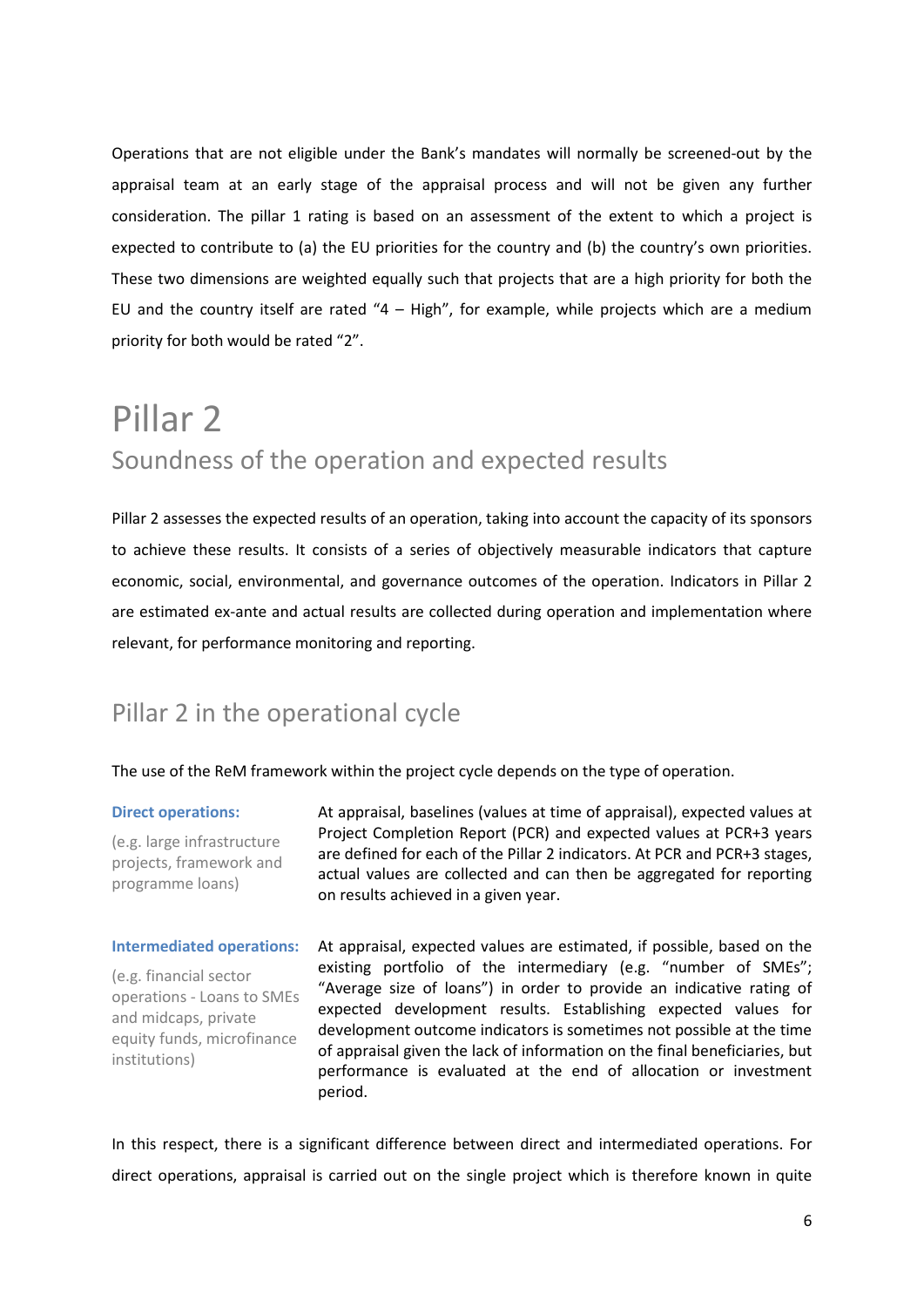some detail. For intermediated operations, and particularly those concerning the financial sector (e.g. micro-finance, equity, SME finance) the final beneficiaries are generally not known ex-ante. The templates for these two types of operations are designed to reflect these differences.

### Pillar 2 indicators

For the purpose of reporting and aggregation, four categories of indicators are defined. The ReM sheets include:

| <b>Core standard indicators:</b> | to be measured, when possible and relevant, for all operations (e.g.<br>employment generated, energy efficiency). |
|----------------------------------|-------------------------------------------------------------------------------------------------------------------|
| <b>Sector standard</b>           | to be measured for all projects of a given type in a given sector (e.g.                                           |
| indicators:                      | "Reduction in power outages (hrs)" for energy transmission projects).                                             |

ReM sheets include, when relevant:

| <b>Other relevant standard</b><br>indicators:     | to be measured for all projects with a given feature ("Households<br>which could be supplied with the energy generated by the project" for<br>credit lines or private equity funds aimed at renewable energy and<br>energy efficiency projects)         |
|---------------------------------------------------|---------------------------------------------------------------------------------------------------------------------------------------------------------------------------------------------------------------------------------------------------------|
| <b>Custom indicators:</b><br>(operation-specific) | which capture expected development outcomes that are specific to an<br>operation and cannot be captured by a standard indicator (e.g. for a<br>transport project with a regional dimension, "Time to connect two<br>countries/economic centres (hrs)"). |

In addition to economic outcomes, specific emphasis is placed on measuring environmental and social outcomes where relevant. This could be, for example, direct emissions reductions from an improvement in an industrial complex, or a number of children gaining access to education as a result of social policies of an investor company. Whenever possible, standardised indicators are defined with a view to improving reporting on environmental and social outcomes (e.g. "Tons of solid waste per year properly disposed or treated").

Similarly, where relevant, standardised and operation-specific indicators capturing improvements in governance are also included (e.g. "Adoption of relevant ISO certification (ISO 9000 family on quality management)"; "Legal documentation on the responsibility and independence of the Board (y/n)").

### Ex-ante Pillar 2 ratings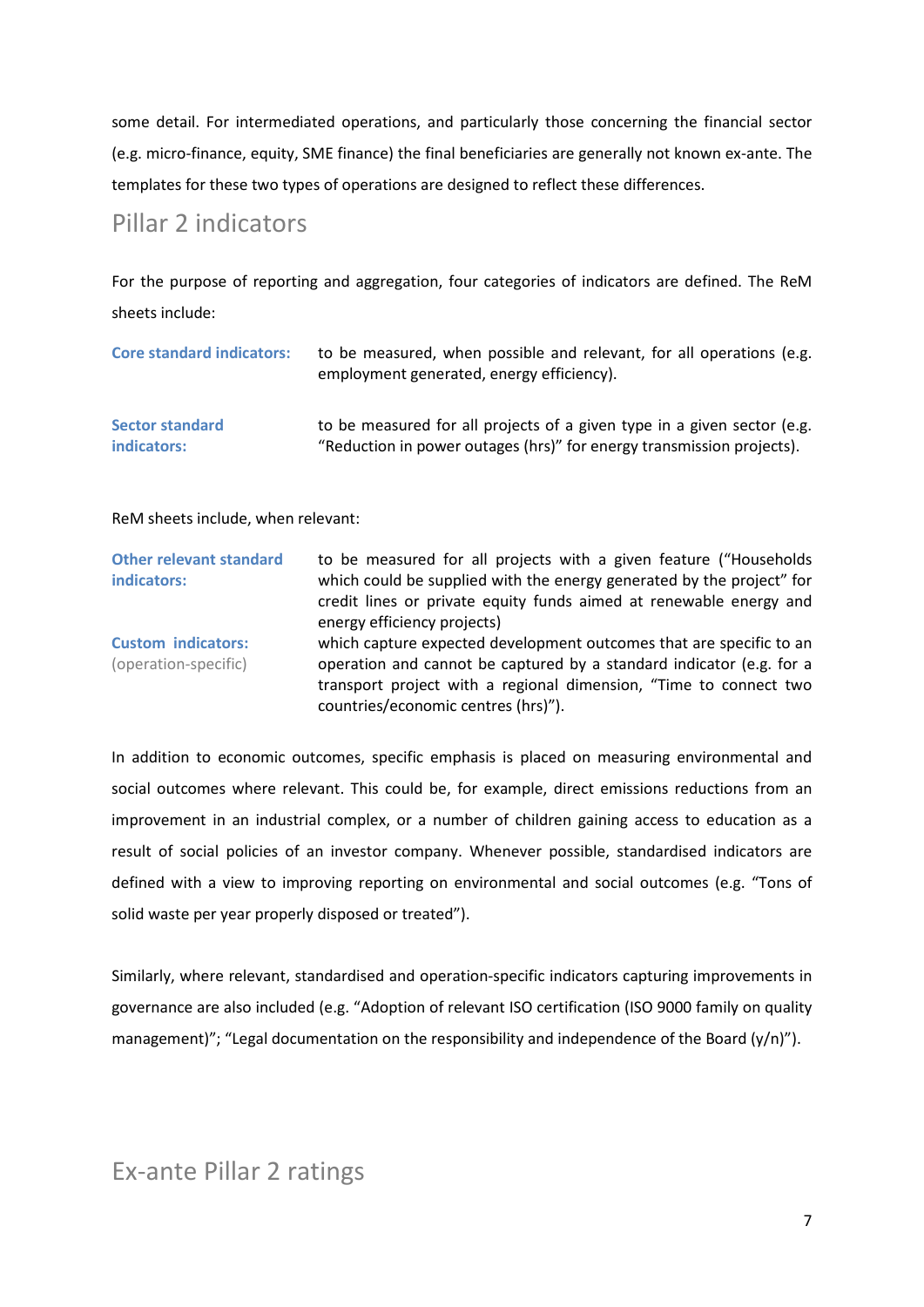For **direct operations**, assessment focuses on the extent to which the project represents a rational allocation of resources and meets the needs of its beneficiaries, including society at large, over its entire life-cycle. The overall Pillar 2 rating is based on three components:

| <b>Soundness of the</b><br>project | assesses the capabilities of the promoter based on indicators such as<br>whether the project is delivered at cost and on time, and governance<br>issues. |
|------------------------------------|----------------------------------------------------------------------------------------------------------------------------------------------------------|
| <b>Financial and economic</b>      | is based on the estimated economic rate of return (ERR), or equivalent,                                                                                  |
| sustainability                     | and the financial internal rate of return (FIRR).                                                                                                        |
| <b>Environmental and</b>           | is based on the environmental safeguards assessment and the social                                                                                       |
| social sustainability              | safeguards assessment.                                                                                                                                   |

A sound and sustainable project with significant economic benefits (an ERR > 10%) and an average risk profile is normally rated as "Good". An "Excellent" rating is likely to be given for a sound, sustainable project with very attractive economic benefits (an ERR > 15%) and limited risk exposure. Projects with an ERR between 5 and 10% can be rated "Acceptable" depending on the assessment of unquantified benefits. Such a project is likely to be sustainable but with relatively moderate economic benefits and/or high risk profiles. Projects with an ERR below 5% are normally rated as "Marginal" and EIB intervention would normally be considered unacceptable, unless unquantifiable benefits provide sufficiently robust arguments in favour of EIB support.

The estimation of ERR and other economic appraisal methods are described in *The Economic*  Appraisal of Investment Projects at the EIB.<sup>[1](#page-2-0)</sup> For some projects, the benchmark values may be applied flexibly depending on parameters like sector specificity, national economic needs, and the fact that some externalities cannot always be calculated accurately (e.g. for urban and rail transport sectors). There are also projects whose ERR and/or FIRR cannot be quantified, for example operations which include a large number of schemes (e.g. programmes, framework loans), or in cases where no reliable tool is available to estimate the rates of return. In these cases, standard reference values and benchmarks cannot be established for the rates of return. Instead, indicative sector standards alongside sector-specific criteria or other quantitative/qualitative methods (e.g. cost-effectiveness) are used. A restricted number of project success criteria are identified at the approval stage for assessment. These criteria are adapted to the situation and, as much as possible,

<span id="page-9-0"></span> <sup>1</sup> <http://www.eib.org/infocentre/publications/all/economic-appraisal-of-investment-projects.htm>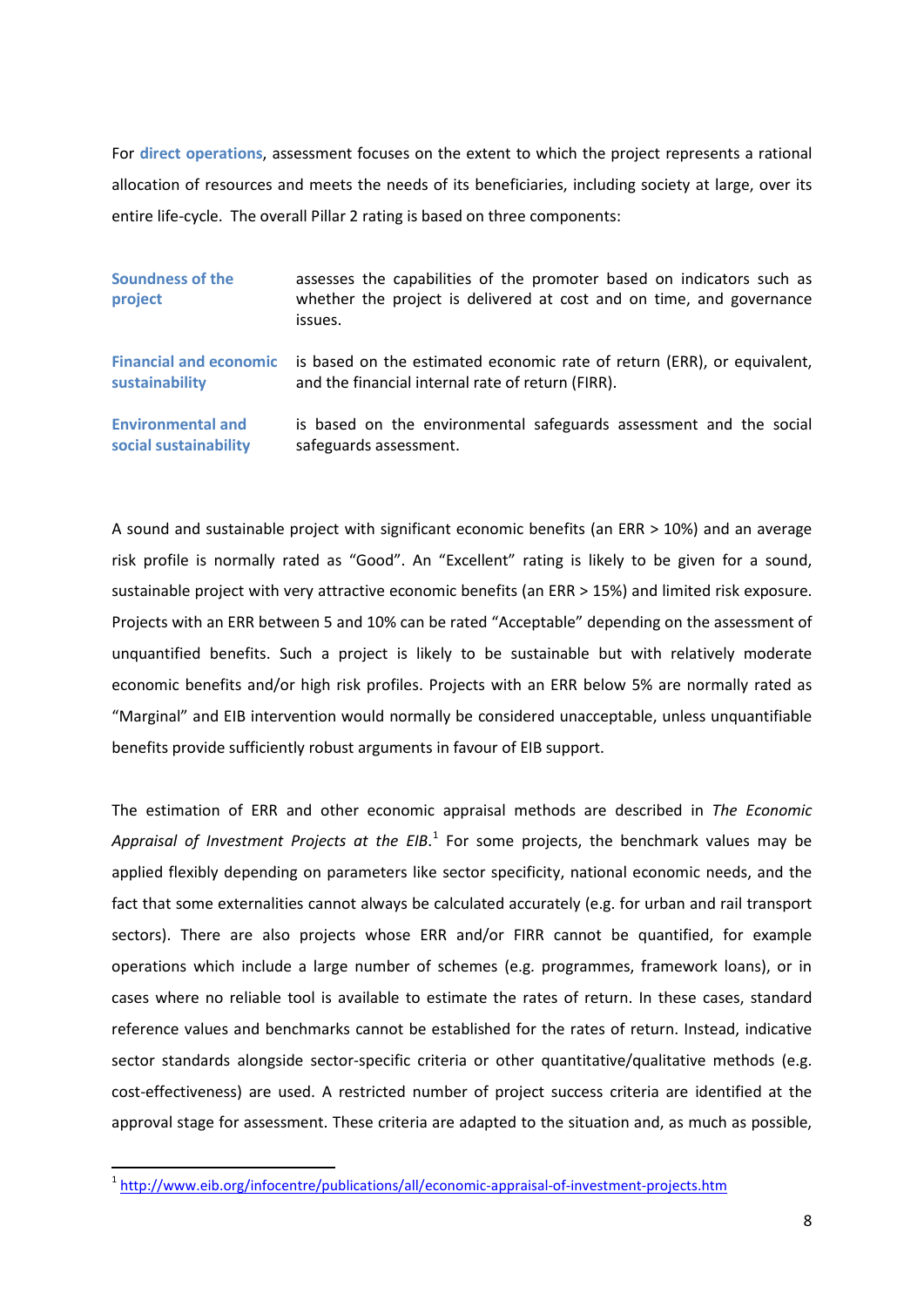are objective, quantitative and focus on the project's impact on the beneficiaries. For example, indicators selected might include: traffic levels, tariffs, cost coverage, numbers of users/beneficiaries, sales level, and service efficiency.

Environmental and social sustainability is assessed as detailed in the *Environmental and Social*  Handbook.<sup>[2](#page-9-0)</sup> The environmental and social safeguards assessments result in specific E & S ratings, which are translated into a final score for this criterion. Should a project fail to score sufficiently under this criterion at appraisal, the project is not proposed for financing. The Clean Technology Agenda is covered partly under the Climate Action objective as described above under Pillar 1 (as it relates to carbon impact), and partly under the environmental rating where other impacts and risks, associated for example with other pollutants, are taken into account.

For **financial sector operations**, the rating is based on expected project results, the quality of the operating environment and the soundness of the intermediary.

| <b>Expected outputs and</b><br>outcomes     | are rated based on the dimensions of increased access to finance (e.g.<br>number, size and tenor of loans to final beneficiaries), jobs sustained and<br>financial market development, including increased financial sector<br>competition. |
|---------------------------------------------|---------------------------------------------------------------------------------------------------------------------------------------------------------------------------------------------------------------------------------------------|
| The soundness of the<br><b>intermediary</b> | is rated based on financial, governance and E&S standards considerations.                                                                                                                                                                   |
| The quality of the<br>operating environment | is rated on the basis of the macro-economic environment and the banking<br>industry risk assessment.                                                                                                                                        |

In other words, the overall Pillar 2 rating is based on expected results, adjusted for risk considerations; it rates expected results, taking into account the likelihood of these results being achieved.

### Pillar 3 EIB technical and financial contribution

 <sup>2</sup> <http://www.eib.org/infocentre/publications/all/environmental-and-social-practices-handbook.htm>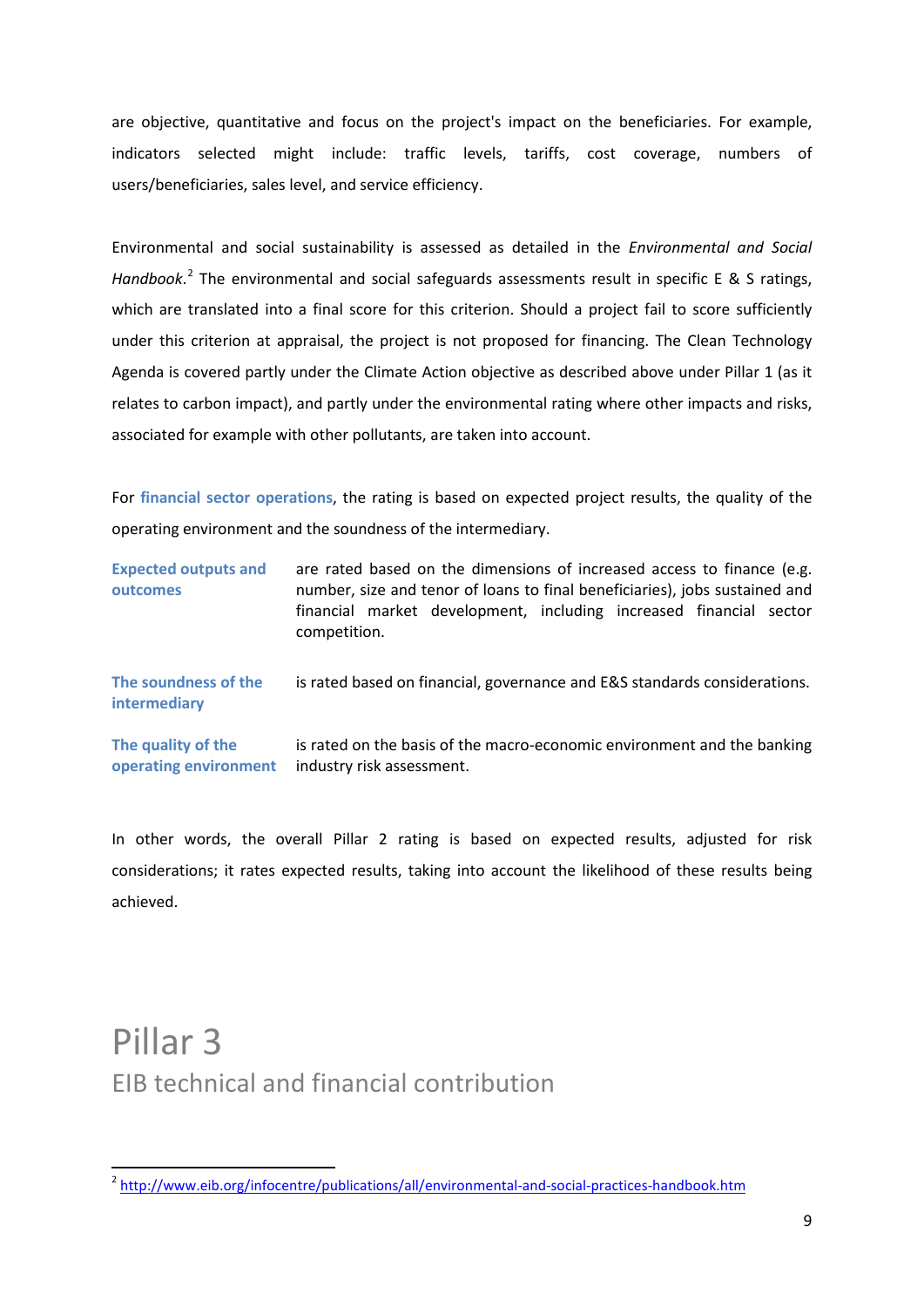Pillar 3 assesses the contribution of the EIB to the project, defined as the inputs to the project provided by EIB that are (i) required given the nature of the project and (ii) could not have been provided by a market alternative (i.e. on a purely commercial basis). Pillar 3 complements the analysis of the other two pillars, by assessing to what extent the EIB contribution is justified in a project expected to produce desirable outcomes.

EIB's contribution is assessed and rated according to the three categories: **financial**, **technical**, and **facilitation**.

The Bank's **financial contribution** is assessed by comparison with commercial alternatives on the basis of the tenor or maturity of the finance provided; the currency in which finance is provided, and the blending of loans with grant resources

The Bank's **technical contribution** derives from its institutional framework and technical expertise and typically comprises services or technical assistance to support project preparation, the structuring of an operation or project implementation. It can also include broader work to support the sector which will be of benefit to the project.

As a multilateral financing institution, the EIB can **facilitate** the raising of project standards relating to procurement, environmental and social standards, or governance. The involvement of the EIB can also send credible signals about the quality of the project. Such contributions are assessed in terms of demonstration or signalling effects to other financiers and investors, in providing innovative financing and in terms of support for enhanced cooperation.

## Looking forward

By its very nature, the ReM framework is designed to be flexible enough to reflect differences in regional economic and social environments, to align in the future with changing demands and to remain useful internally, as a learning tool. An inter-service results team coordinates work in terms of methodological improvements, the definition of guidelines and training as well as the harmonisation of indicators with other IFIs.

As far as possible, ReM indicators have been harmonised with those of other IFIs to simplify client reporting requirements for co-financed operations. In 2013, the EIB signed a memorandum of understanding with 25 other IFIs to harmonise 27 sector indicators, and the harmonisation of an additional 16 indicators is being finalised. We have also harmonised indicators with the European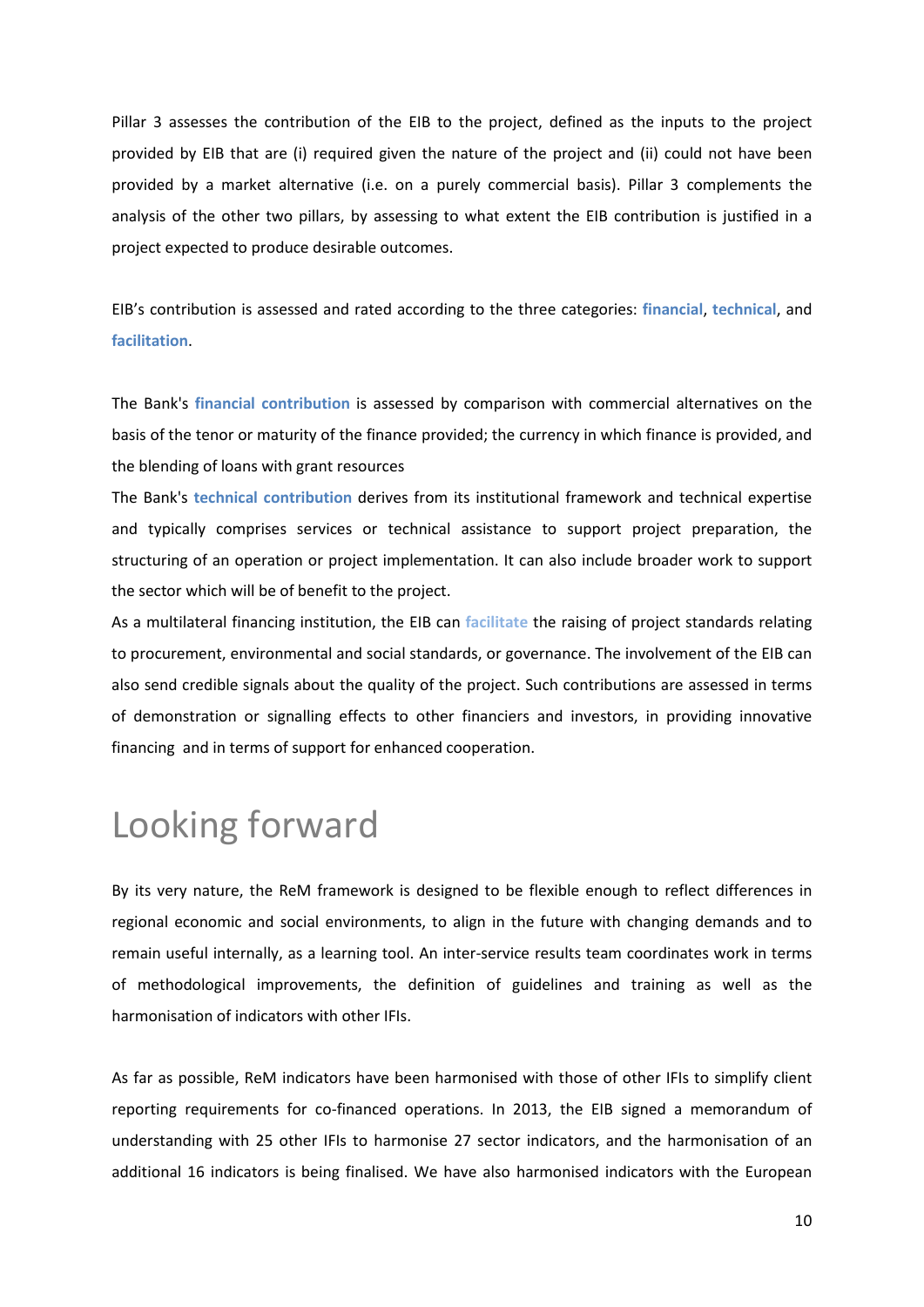Commission within the framework of the EU "blending platform" for development projects that require a mix of grant and loan funding. Work is also ongoing to harmonise EIB monitoring frameworks for inside and outside the EU.

A further process of continuous improvement in the ReM framework is to be expected, permitting the Bank to contribute in a more meaningful manner to development effectiveness. By focusing on concrete results, as measured by both direct outputs achieved and by broader outcome indicators, this framework enables the EIB to better assess, monitor and report on the Bank's contribution to mandate objectives and development goals.